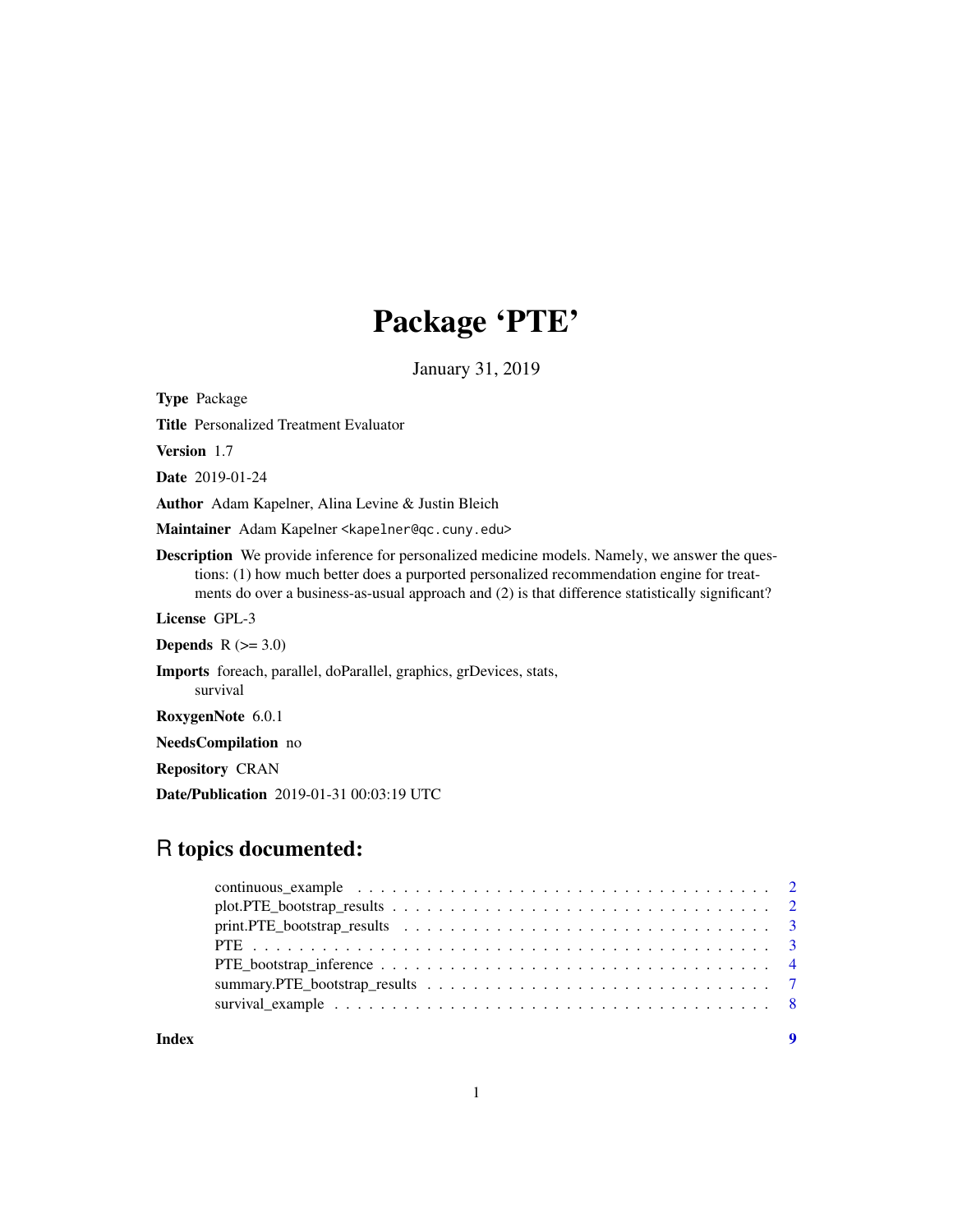<span id="page-1-0"></span>continuous\_example *Mock RCT data with a continuous endpoint.*

# Description

A list with two objects (a) X, a dataframe with n rows representing clinical subjects and columns: treatment, x1, x2, x3, x4 and x5 where treatment is binary indicating the two arms of the clinical trial and x1, ..., x5 are covariates that were collected about each subject and (b) y, a length n vector storing the continuous response values where, in this mock dataset, larger values indicate "better" outcomes for the subjects.

# Author(s)

My Name <kapelner@qc.cuny.edu>

plot.PTE\_bootstrap\_results

*Plots a summary of the bootstrap samples.*

# Description

Plots a summary of the bootstrap samples.

# Usage

```
## S3 method for class 'PTE_bootstrap_results'
plot(x, \ldots)
```
# Arguments

| $\mathbf{x}$ | A PTE_bootstrap_results model object built via running the PTE_bootstrap_inference<br>function. |
|--------------|-------------------------------------------------------------------------------------------------|
| .            | Other methods passed to plot                                                                    |

# Author(s)

Adam Kapelner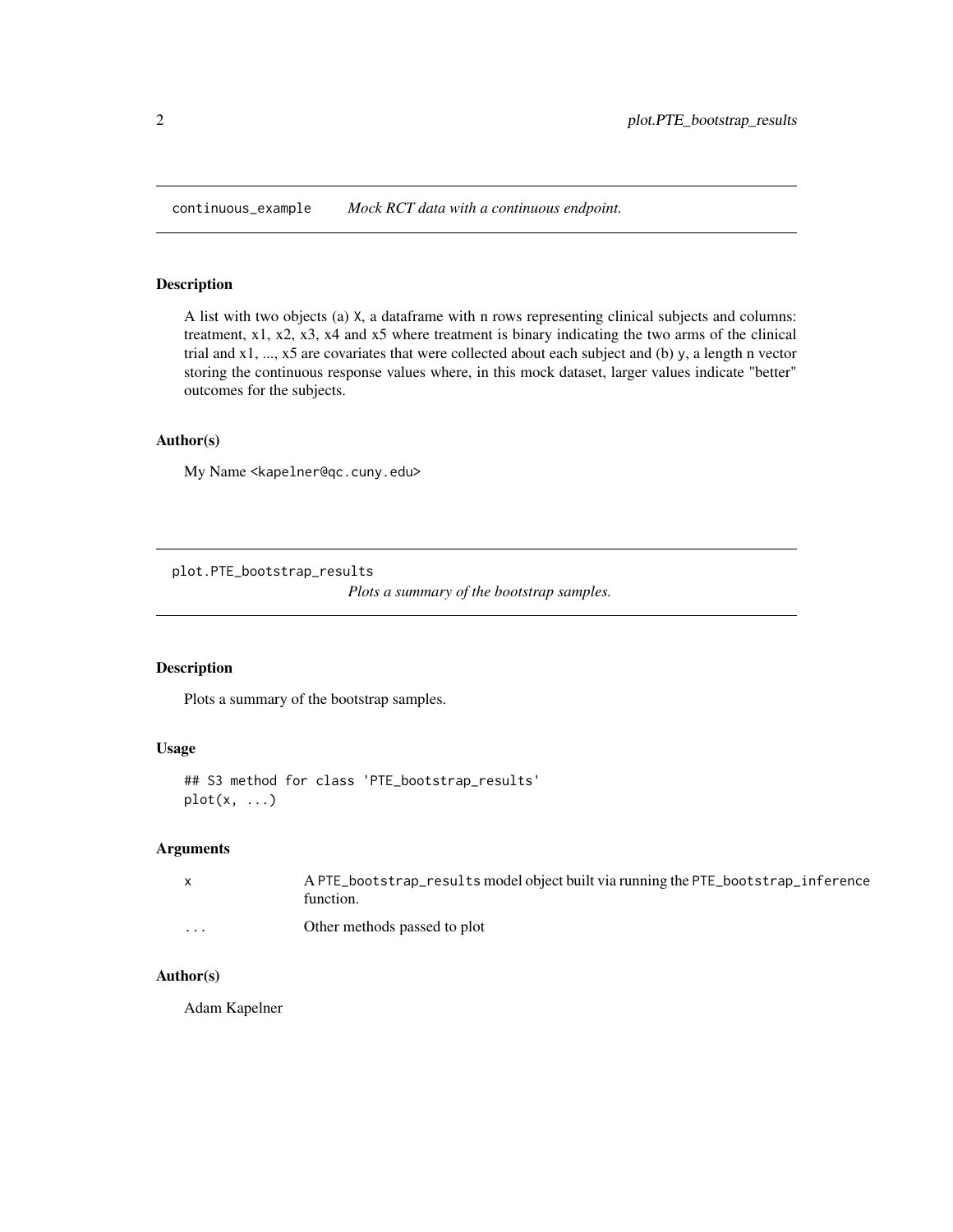<span id="page-2-0"></span>print.PTE\_bootstrap\_results

*Prints a summary of the model to the console*

# Description

Prints a summary of the model to the console

# Usage

```
## S3 method for class 'PTE_bootstrap_results'
print(x, \ldots)
```
# Arguments

|                         | A PTE_bootstrap_results model object built via running the PTE_bootstrap_inference<br>tunction. |
|-------------------------|-------------------------------------------------------------------------------------------------|
| $\cdot$ $\cdot$ $\cdot$ | Other methods passed to print                                                                   |

# Author(s)

Adam Kapelner

PTE *Personalized Medicine Inference*

# Description

Personalized Medicine...

# Author(s)

Adam Kapelner <kapelner@qc.cuny.edu>, Alina Levine and Justin Bleich

# References

Kapelner, A, Bleich, J, Cohen, ZD, DeRubeis, RJ and Berk, R (2014) Inference for Treatment Regime Models in Personalized Medicine, arXiv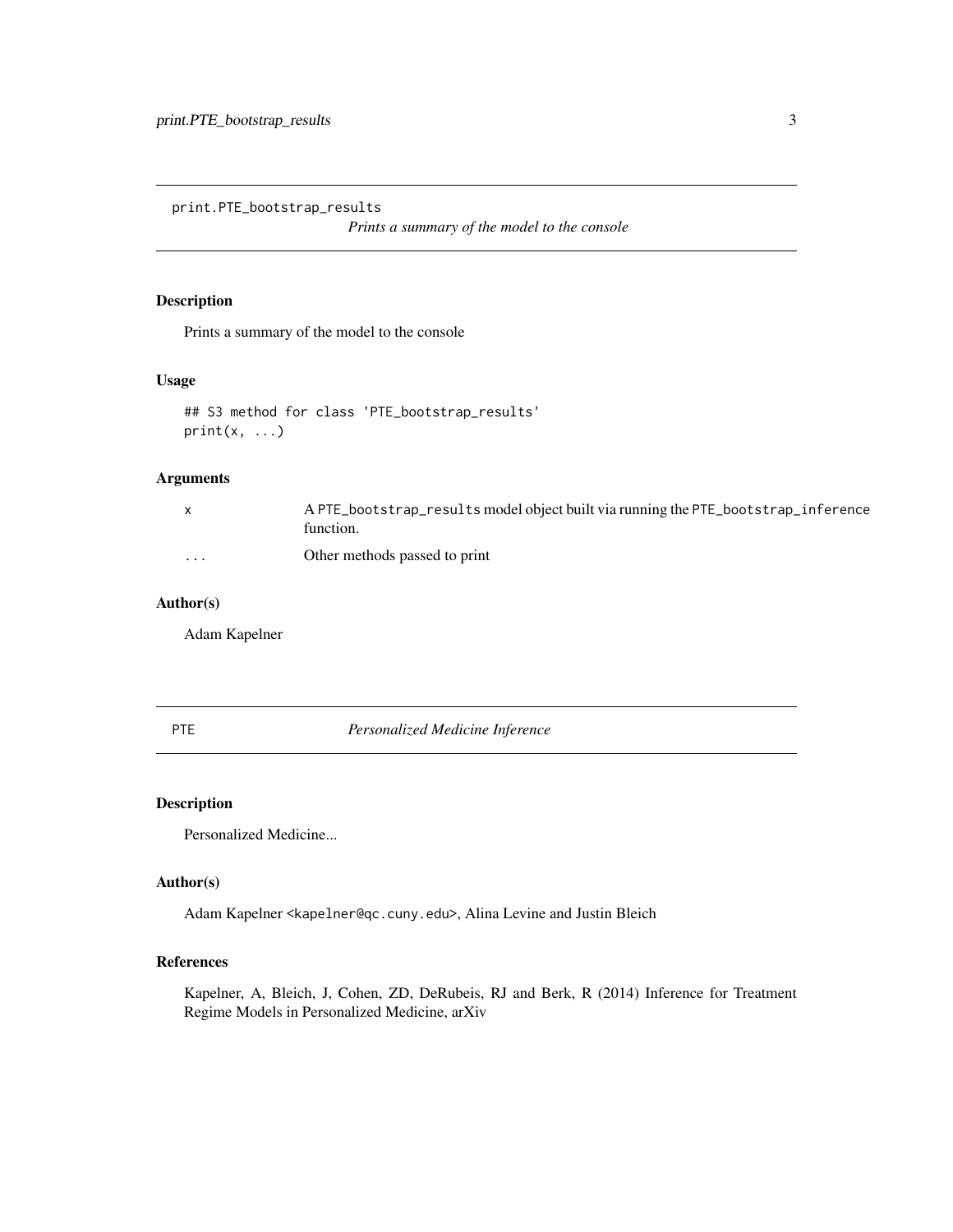<span id="page-3-0"></span>PTE\_bootstrap\_inference

*Bootstrap inference for a prespecified personalization / recommendation model*

# Description

Runs B bootstrap samples using a prespecified model then computes the two I estimates based on cross validation. p values of the two I estimates are computed for a given  $H_0$ :  $\mu_{I_0} = \mu_0$ and confidence intervals are provided using the basic, percentile methods by default and the BCa method as well if desired.

# Usage

```
PTE_bootstrap_inference(X, y, regression_type = "continuous",
  incidence_metric = "odds_ratio", personalized_model_build_function = NULL,
  censored = NULL, predict_function = function(mod, Xyleftout) {
  predict(mod, Xyleftout) }, difference_function = NULL,
  cleanup_mod_function = NULL, y_higher_is_better = TRUE, verbose = FALSE,
  full_verbose = FALSE, H_0_mu_equals = NULL, pct_leave_out = 0.1,
  m\_prop = 1, B = 3000, alpha = 0.05, run_bca_bootstrap = FALSE,
  display_adversarial_score = FALSE, num_cores = NULL)
```
# Arguments

| X                                 | A $n \times p$ data frame of covariates where one column is labeled "treatment" and it<br>is a binary vector of treatment allocations in the study.                                                                                                                                                                                                                                                                                                      |  |
|-----------------------------------|----------------------------------------------------------------------------------------------------------------------------------------------------------------------------------------------------------------------------------------------------------------------------------------------------------------------------------------------------------------------------------------------------------------------------------------------------------|--|
| У                                 | An $n$ -length numeric vector which is the response                                                                                                                                                                                                                                                                                                                                                                                                      |  |
| regression_type                   |                                                                                                                                                                                                                                                                                                                                                                                                                                                          |  |
|                                   | A string indicating the regression problem. Legal values are "continous" (the<br>response y is a real number with no missing data, the default), "incidence" (the<br>reponse y is either 0 or 1) and "survival". If the type is "survival", the user must<br>also supply additional data via the parameter censored.                                                                                                                                     |  |
| incidence_metric                  |                                                                                                                                                                                                                                                                                                                                                                                                                                                          |  |
|                                   | Ignored unless the regression_type is "incidence" and difference_function<br>is set to NULL (in the latter case, you have specified a more custom metric). Then,<br>this parameter allows the user to select which of the three standard metrics to<br>use for comparison: "probability_difference", "risk_ratio", "odds_ratio" where<br>the default is "odds ratio".                                                                                    |  |
| personalized_model_build_function |                                                                                                                                                                                                                                                                                                                                                                                                                                                          |  |
|                                   | An R function that will be evaluated to construct the personalized medicine / rec-<br>ommendation model. In the formula for the model, the response is "y", the treat-<br>ment vector is "treatment" and the data is "Xytrain". This function must return<br>some type of object that can be used for prediction later via predict_function.<br>Here are the defaults for each regression_type. They are linear models with<br>first order interactions: |  |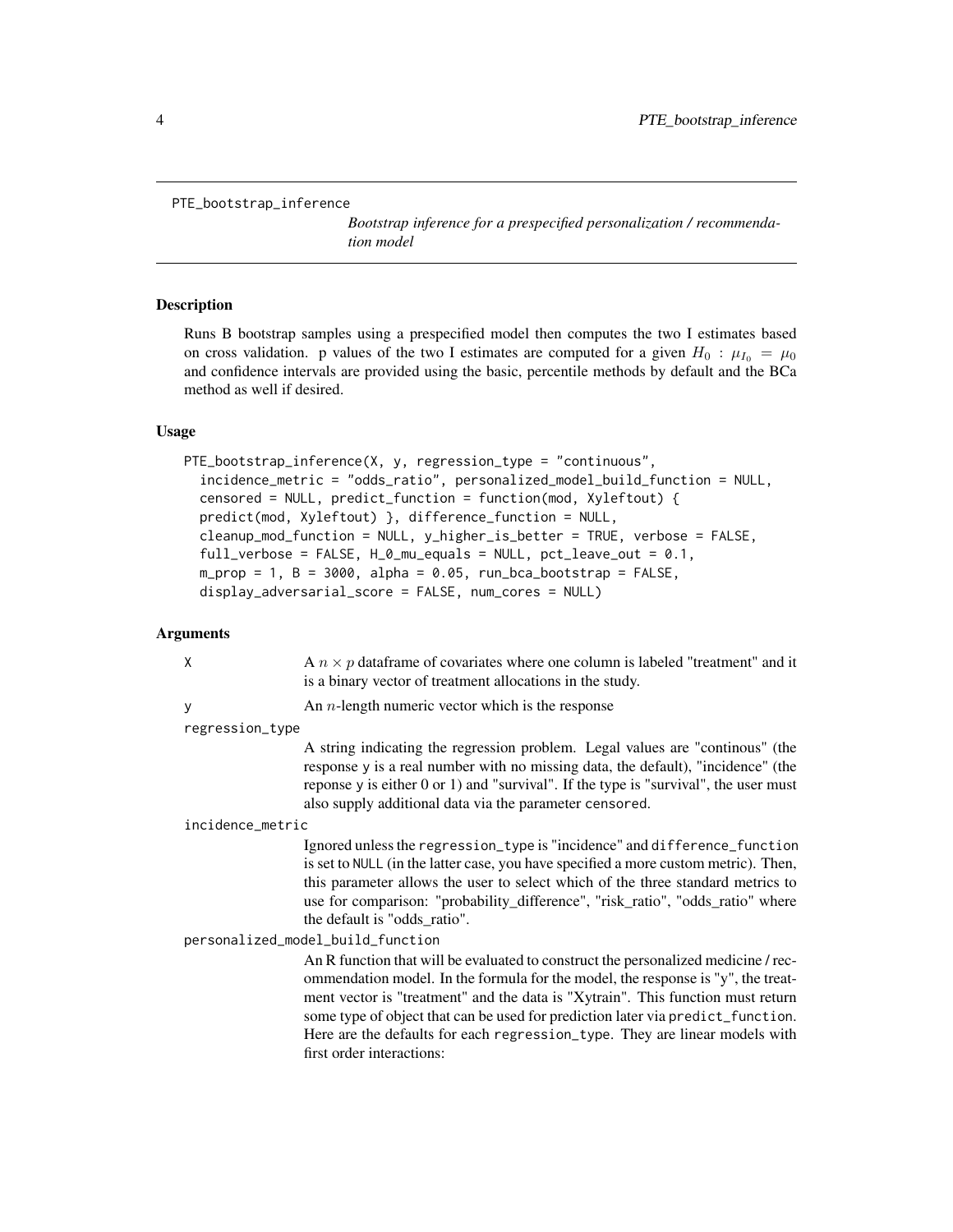personalized\_model\_build\_function = switch(regression\_type, continuous = function(Xytrain) #defalt is OLS regression  $lm(y \sim .$  \* treatment, data = Xytrain), incidence = function(Xytrain) #default is logistic regression glm(y  $\sim$  . \* treatment,  $data = Xytrain$ , family = "binomial"), survival = function(Xytrain) #default is Weibull regression survreg(Surv(Xytrain\$y, Xytrain\$censored)  $\sim$  (. - censored) \* treatment, data = Xytrain, dist = "weibull")

 $\lambda$ 

censored Only required if the regression\_type is "survival". In this case, this vector is of length n and is binary where 0 indicates censored and 1 indicates uncensored. In a clinical trial, someone who is still alive at the end of the study or was lost to follow up will receive a censor value of 0, while someone who died during the study will receive a censor value of 1.  $n$  and is binary where 0 indicates censorship (e.g. the patient died).

#### predict\_function

An R function that will be evaluated on left out data after the model is built with the training data. This function uses the object "mod" that is the result of the personalized\_model\_build\_function and it must make use of "Xyleftout", a subset of observations from X. This function must return a scalar numeric quantity for comparison. The default function is predict(mod, obs\_left\_out) e.g. the default looks like:

function(mod, Xyleftout) predict(mod, Xyleftout)

# difference\_function

A function which takes the result of one out of sample experiment (boostrap or not) of all n samples and converts it into a difference that will be used as a score in a score distribution to determine if the personalization model is statistically significantly able to distinguish subjects. The function looks as follows:

function(results, indices\_1\_1, indices\_0\_0, indices\_0\_1, indices\_1\_0) ... c(rec\_vs\_non\_rec\_diff\_score, rec\_vs\_all\_score, rec\_vs\_best\_score)

where results is a matrix consisting of columns of the estimated response of the treatment administered, the estimated response of the counterfactual treatment, the administered treatment, the recommended treatment based on the personalization model, the real response, and if this subject was censored (0 if so). Here are a couple of example entries:

est\_true est\_counterfactual given\_tx rec\_tx real\_y censored 166.8 152.2 1 1 324 1 1679.1 2072.0 1 0 160 0

The arguments indices\_1\_1, indices\_0\_0, indices\_0\_1, indices\_1\_0 give the indices of the subjects whose treatment was administered as 1 and whose optimal was 1, whose treatment was administered 0 and whose optimal was 0, etc.

This function should return three numeric scores: the recommend vs. the nonrecommended (adversarial), the recommended vs. all (all) and the recommended vs. the best average treatment (best) as a 3-dimensional vector as illustrated above.

By default, this parameter is NULL which means for continuous and incidence the average difference is used and for survival, the median Kaplan-Meier survival is used.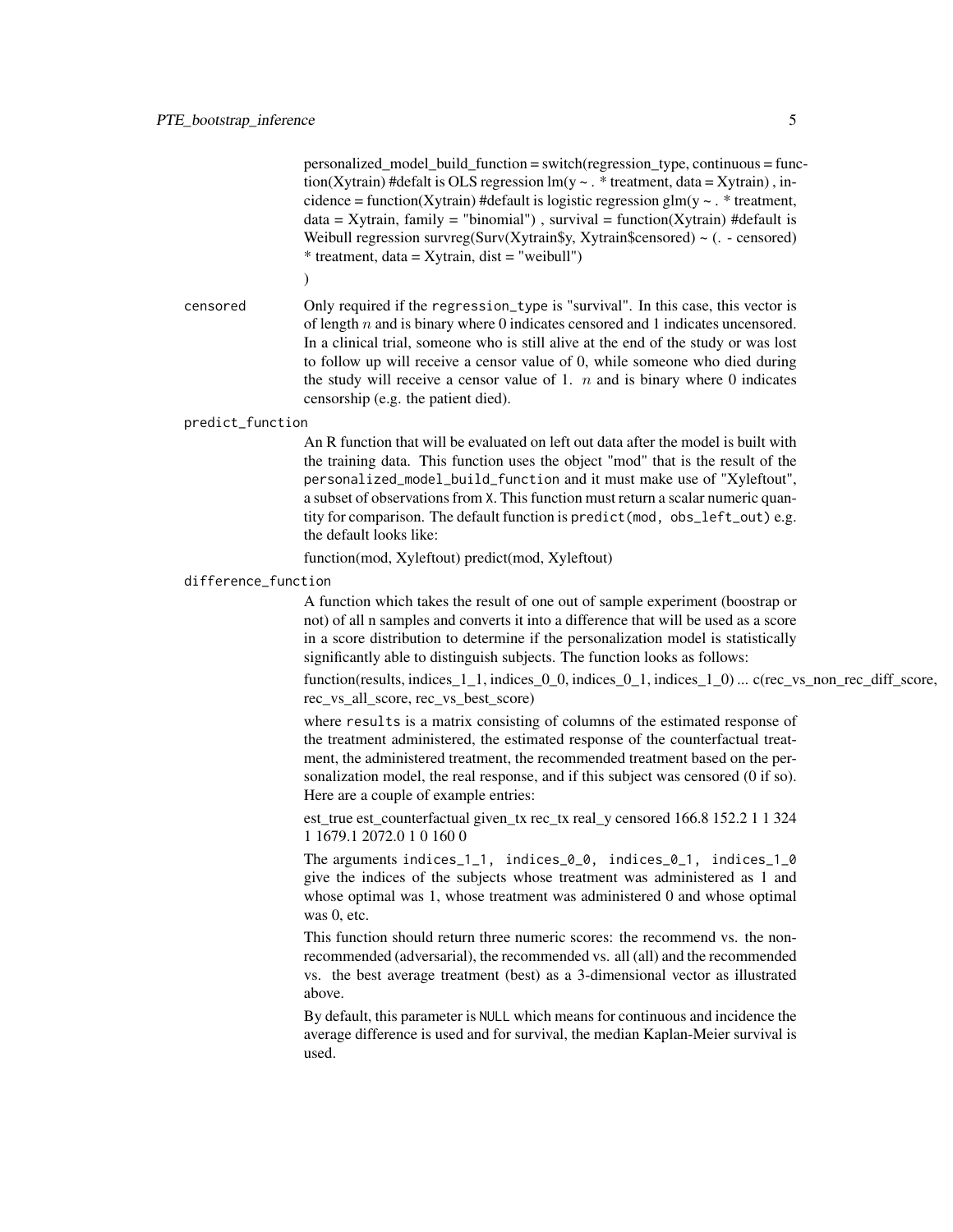#### cleanup\_mod\_function

A function that is called at the end of a cross validation iteration to cleanup the model in some way. This is used for instance if you would like to release the memory your model is using but generally does not apply. The default is NA for "no function."

# y\_higher\_is\_better

True if a response value being higher is clinically "better" than one that is lower (e.g. cognitive ability in a drug trial for the mentally ill). False if the response value being lower is clinically "better" than one that is higher (e.g. amount of weight lost in a weight-loss trial). Default is TRUE.

- verbose Prints out a dot for each bootstrap sample. This only works on some platforms.
- full\_verbose Prints out full information for each cross validation model for each bootstrap sample. This only works on some platforms.
- H\_0\_mu\_equals The  $\mu_{I_0}$  value in  $H_0$ . Default is NULL which specifies 0 for regression types continuous, survival and incidence (with incidence metric "probability\_difference") or 1 if the regression type is incidence and the incidence metric is "risk\_ratio" or "odds\_ratio". These defaults essentially answer the question: does my allocation procedure do better than the business-as-usual / naive allocation procedure?
- pct\_leave\_out In the cross-validation, the proportion of the original dataset left out to estimate out-of-sample metrics. The default is 0.1 which corresponds to 10-fold cross validation.
- m\_prop Within each bootstrap sample, the proportion of the total number of rows of X to sample without replacement. m\_prop < 1 ensures the number of rows sampled is less than n which fixes the consistency of the bootstrap estimator of a non-smooth functional. The default is 1 since non-smoothness may not be a common issue.
- B The number of bootstrap samples to take. We recommend making this as high as you can tolerate given speed considerations. The default is 3000.
- alpha Defines the confidence interval size (1 alpha). Defaults to 0.05.
- run\_bca\_bootstrap

Do the BCA bootstrap as well. This takes double the time. It defaults to FALSE.

display\_adversarial\_score

- The adversarial score records the personalization metric versus the deliberate opposite of the personalization. This does not correspond to any practical situation but it is useful for debugging. Default is FALSE.
- num\_cores The number of cores to use in parallel to run the bootstrap samples more rapidly. Defaults to NULL which automatically sets it to one if there is one available processor or if there are multiple available processors, the number of available processors save one.

# Value

A results object of type "PTE\_bootstrap\_results" that contains much information about the observed results and the bootstrap runs, including hypothesis testing and confidence intervals.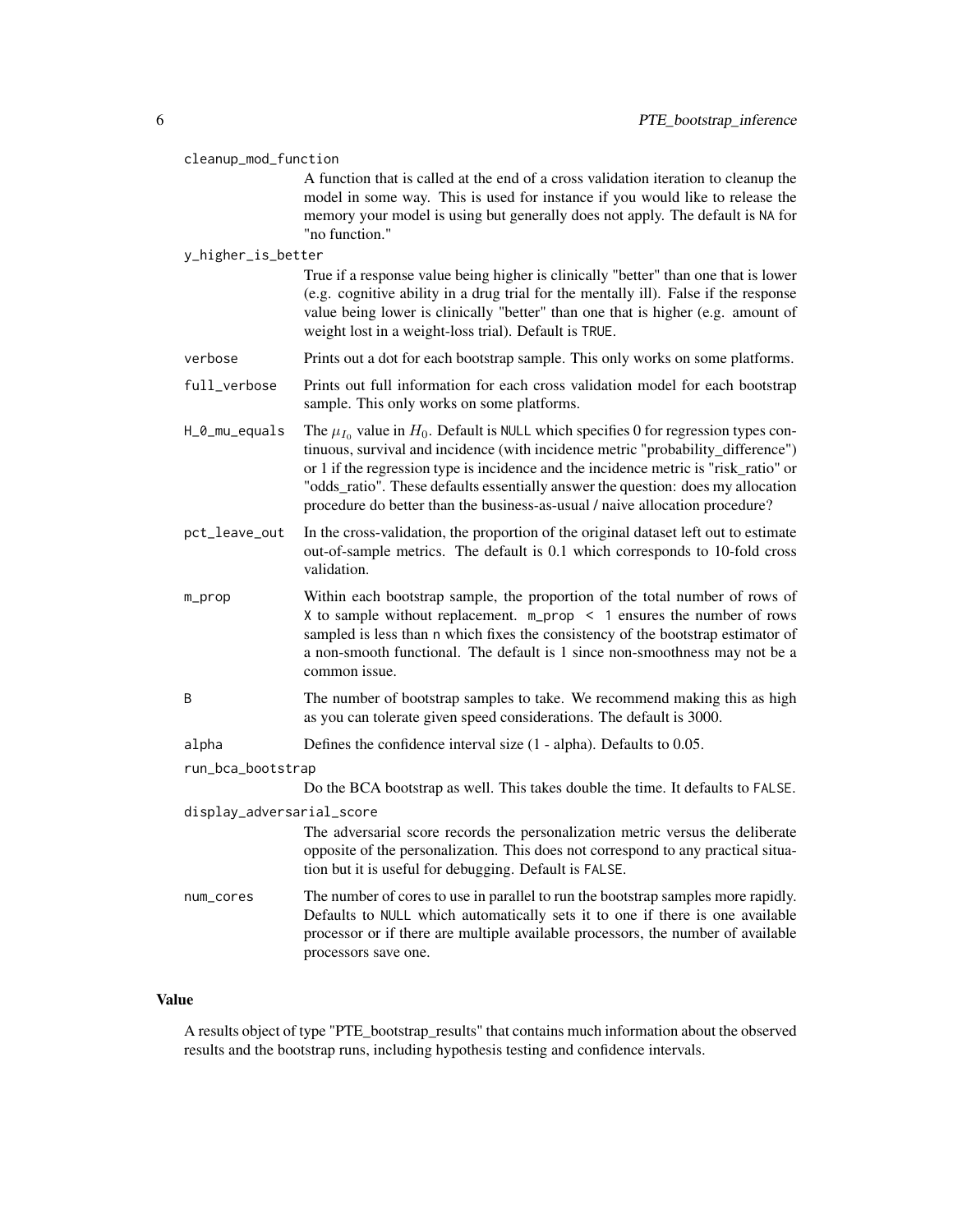# <span id="page-6-0"></span>Author(s)

Adam Kapelner

# Examples

```
## Not run:
library(PTE)
B = 1000 #lower this for quicker demos
##response: continuous
data(continuous_example)
X = continuous_example$X
y = continuous_example$y
pte_results = PTE_bootstrap_inference(X, y, regression_type = "continuous", B = B)
pte_results
##response: incidence
data(continuous_example)
X = continuous_example$X
y = continuous_example$y
y = ifelse(y > quantile(y, 0.75), 1, 0) #force incidence and pretend y came to you this way
#there are three ways to assess incidence effects below:
# odds ratio, risk ratio and probability difference
pte_results = PTE_bootstrap_inference(X, y, regression_type = "incidence", B = B)
pte_results
pte_results = PTE_bootstrap_inference(X, y, regression_type = "incidence", B = B,
                                      incidence_metric = "risk_ratio")
pte_results
pte_results = PTE\_bootstrap\_inference(X, y, regression\_type = "incidence", B = B,incidence_metric = "probability_difference")
pte_results
##response: survival
data(survival_example)
X = survival_example$X
y = survival_example$y
censored = survival_example$censored
pte_results = PTE_bootstrap_inference(X, y, censored = censored,
     regression_type = "survival",
        B = 1000)
pte_results
## End(Not run)
```

```
summary.PTE_bootstrap_results
                         Prints a summary of the model to the console
```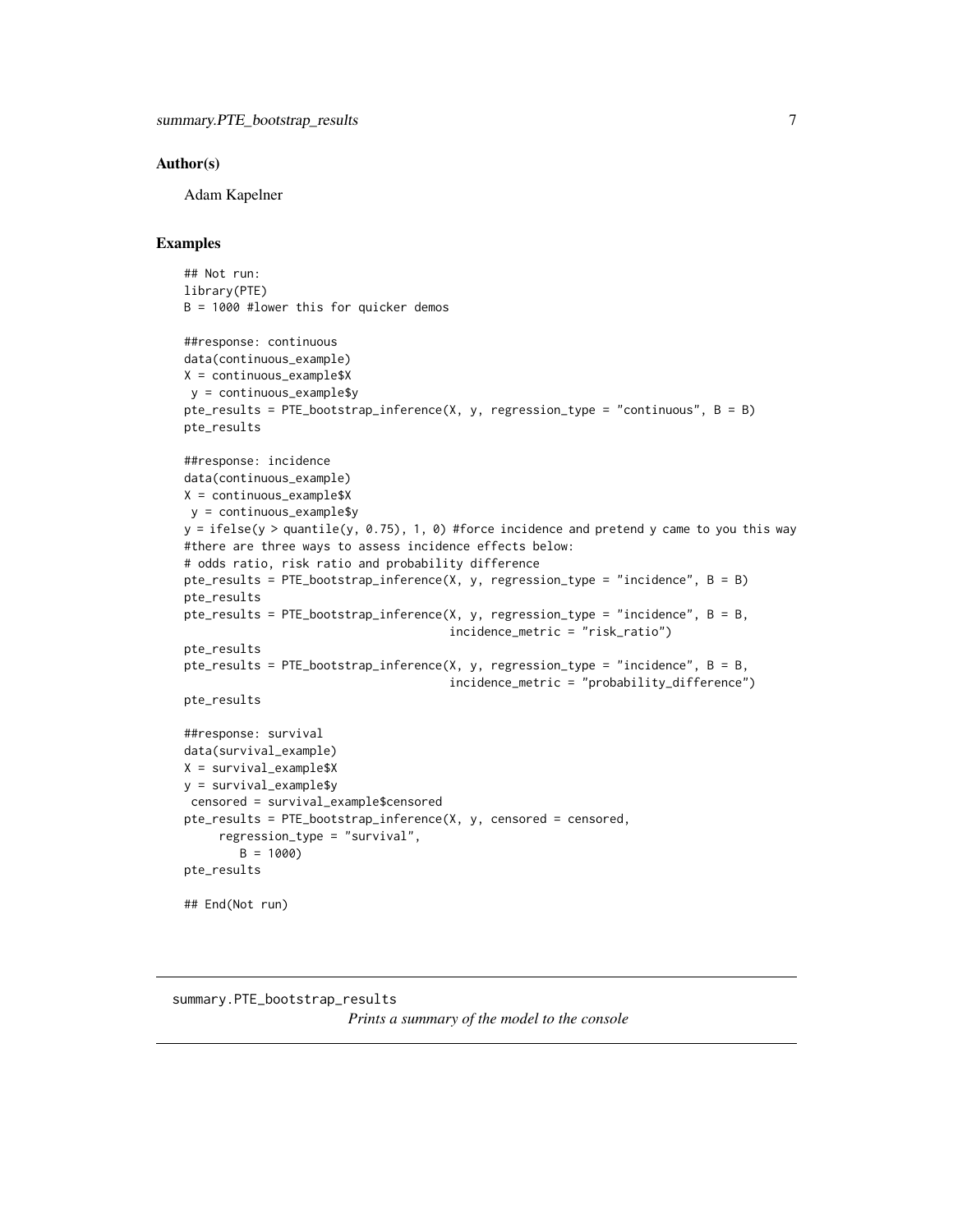# <span id="page-7-0"></span>Description

Prints a summary of the model to the console

#### Usage

```
## S3 method for class 'PTE_bootstrap_results'
summary(object, ...)
```
# Arguments

| obiect   | A PTE_bootstrap_results model object built via running the PTE_bootstrap_inference<br>function. |
|----------|-------------------------------------------------------------------------------------------------|
| $\cdots$ | Other methods passed to summary                                                                 |

# Author(s)

Adam Kapelner

survival\_example *Mock RCT data with a survival endpoint.*

# Description

A list with three objects (a) X, a dataframe with n rows representing clinical subjects and columns: treatment, x1, x2, x3 and x4 where treatment is binary indicating the two arms of the clinical trial and x1, ..., x4 are covariates that were collected about each subject (b) y, a length n vector storing the survival response values (a time measurement) where, in this mock dataset, smaller values indicate "better" survival outcomes for the subjects and (c) censored, a length n vector storing the censor dummies where  $c_1$ 16 = 1 means the response y<sub>1</sub>16 was censored and thus the truth value of y<sub>1</sub>16 is unknown and y\_16 only represents the moment it was censored (and  $c_1 = 0$  means it was uncensored and y\_16 is the true response value).

# Author(s)

My Name <kapelner@qc.cuny.edu>